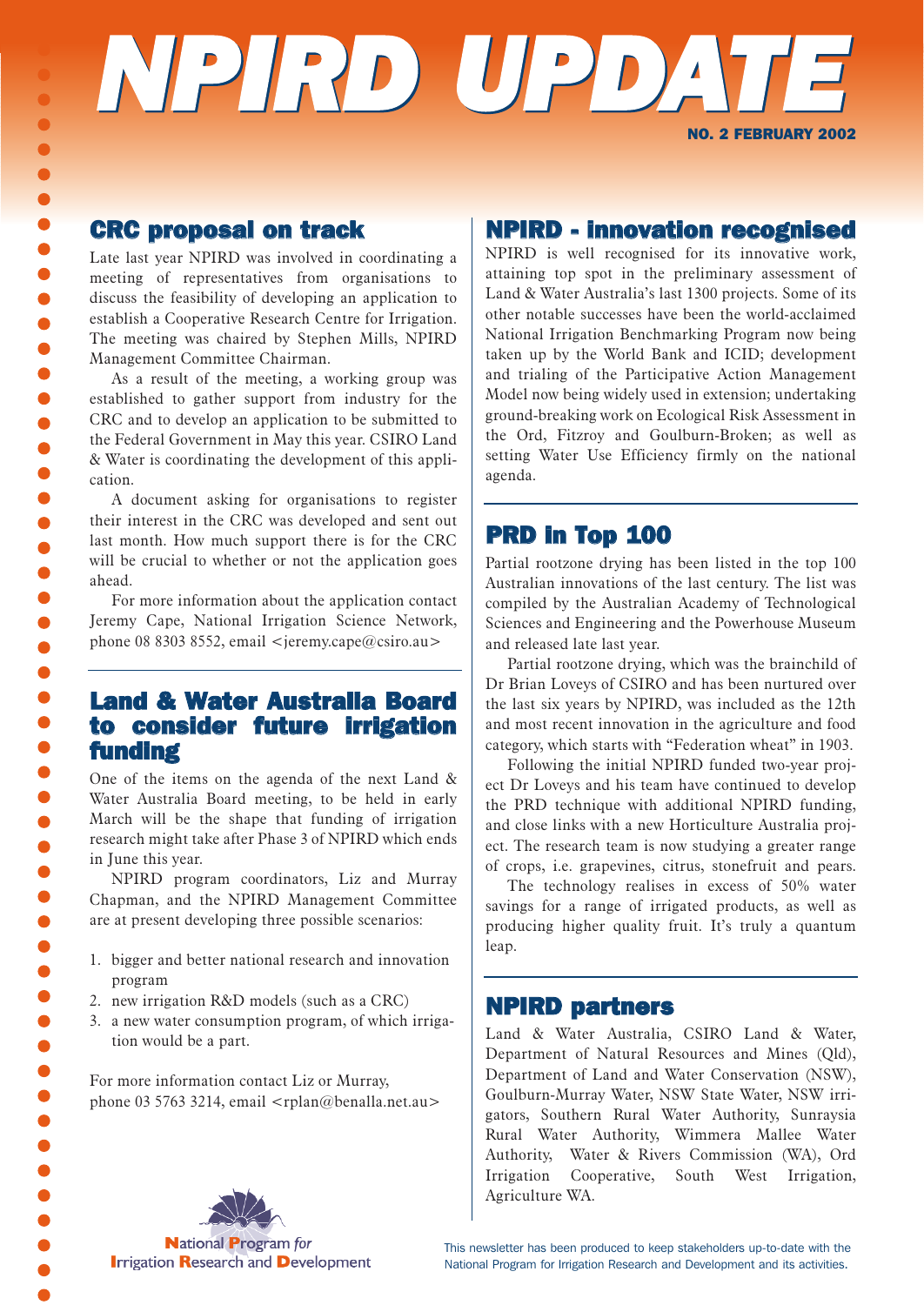# NPIRD UPDATE NEWSLET WE GET A CONTROL CONTROL CONTROL CONTROL CONTROL CONTROL CONTROL CONTROL CONTROL CONTROL CONTROL CONTROL CONTROL CONTROL CONTROL CONTROL CONTROL CONTROL CONTROL CONTROL CONTROL CONTROL CONTROL CONTROL

# Phase 3 projects – where are they up to?

We've had a number of requests about NPIRD projects so we have included in this update those Phase 3 projects that have been completed and those that are current.

#### Current projects

 $\bullet$  $\bullet$  $\bullet$ 

Socio economic issues affecting positive change in irrigation communities - Capital Ag, email

<capitalag@bigpond.com>

Investigating the practicalities and potential for controlling evaporation losses from on farm storages – Col Christiansen, Queensland Department of Natural Resources and Mines, email

<col.Christensen@dnrm.qld.gov.au>

Improving the water use efficiency of horticultural crops – Dr Brian Loveys, CSIRO Plant Industries, email <brian.loveys@csiro.au>

Rigorously determined water balance benchmarks – Dr Liz Humphreys, CSIRO Land & Water, email <liz.humphreys@csiro.au>

Developing a national electronic communications strategy and research skills database – Jeremy Cape, National Irrigation Science Network, email

<jeremy.cape@csiro.au>

Sustainable management of the Burdekin Delta groundwater systems – Dr Keith Bristow, CSIRO Land & Water, email

<keith.bristow@csiro.au>

Improved irrigation scheduling for crops underlain by shallow, fresh watertables – Dr Peter Thorburn, CSIRO, email <peter.thorburn@csiro.au>

Benchmarking irrigation service providers – John Mapson, ANCID, email  $\lt$ johnmap@gmwater.com.au>

Determining whole-of-system water use efficiencies for NSW river valleys – Dr Nick Austin, NSW Agriculture, email

<nick.austin@agric.nsw.gov.au>

Nutrient removal from rural drainage – Ross Plunkett, Goulburn Murray Water, email <rossp@g-mwater.com.au>

Stage 2. Assessment of ecological risk associated with irrigation systems in the Goulburn Broken, Ord and Fitzroy catchments

Enhancement of the water reform process: a socio-economic analysis of guidelines and procedures for trading in mature markets – Dr John Tisdell, Griffith University, email <j.tisdell@mailbox.gu.edu.au>

Development of guidelines of quantification and monitoring of seepage from earthen channels – Ian Moorhouse, Goulburn-Murray Water, email <ianm@g-mwater.com.au>

Developing the concept of satellite links in on farm irrigation R&D for improved R&D integration across Australia – Geoff Calder, South West Irrigation, email

<gcalder@swia.com.au>

Improving water quality from subsurface drainage systems in irrigated agriculture (post graduate scholarship) – John Hornbuckle

#### Completed projects

| An information package on soil<br>water monitoring                                                      | Dr Phil Charlesworth,<br>CSIRO Land & Water | To develop an information package collating and summarising<br>current scientific knowledge<br>About soil water monitoring, including the range of devices<br>available and their relative features.<br>Published as an <i>Irrigation Insights</i> on NPIRD webside<br>www.npird.gov.au. Available through CSIRO Publishing and IAA. |
|---------------------------------------------------------------------------------------------------------|---------------------------------------------|--------------------------------------------------------------------------------------------------------------------------------------------------------------------------------------------------------------------------------------------------------------------------------------------------------------------------------------|
| <b>Publish and distribute the</b><br><b>Horticultural Refurbishment Best</b><br><b>Practice Manual</b>  | John Mapson,<br>Secretary, ANCID            | To review and refine the implementation plan for the<br>Horticultural Refurbishment Best Practice Manual and have this<br>printed and distributed.<br>Copies of the manual available through the IAA, email<br>$<$ pgarrad@netspace.net.au>.                                                                                         |
| Visiting Fellow, Bob Sojka, on the<br>topic of Polyacrylamides (PAM) in<br><b>Irrigated Agriculture</b> | Dr Aravind Surapaneni,<br>DNRE, Tatura      | To evaluate the potential of PAM in Australia to minimise off-<br>and on-site impacts of irrigated Agriculture on the environment<br>and identify regions and industries that will benefit most from<br>use of PAM.<br>Report available on NPIRD website, <www.npird.gov.au></www.npird.gov.au>                                      |



**Irrigation Research and Development**